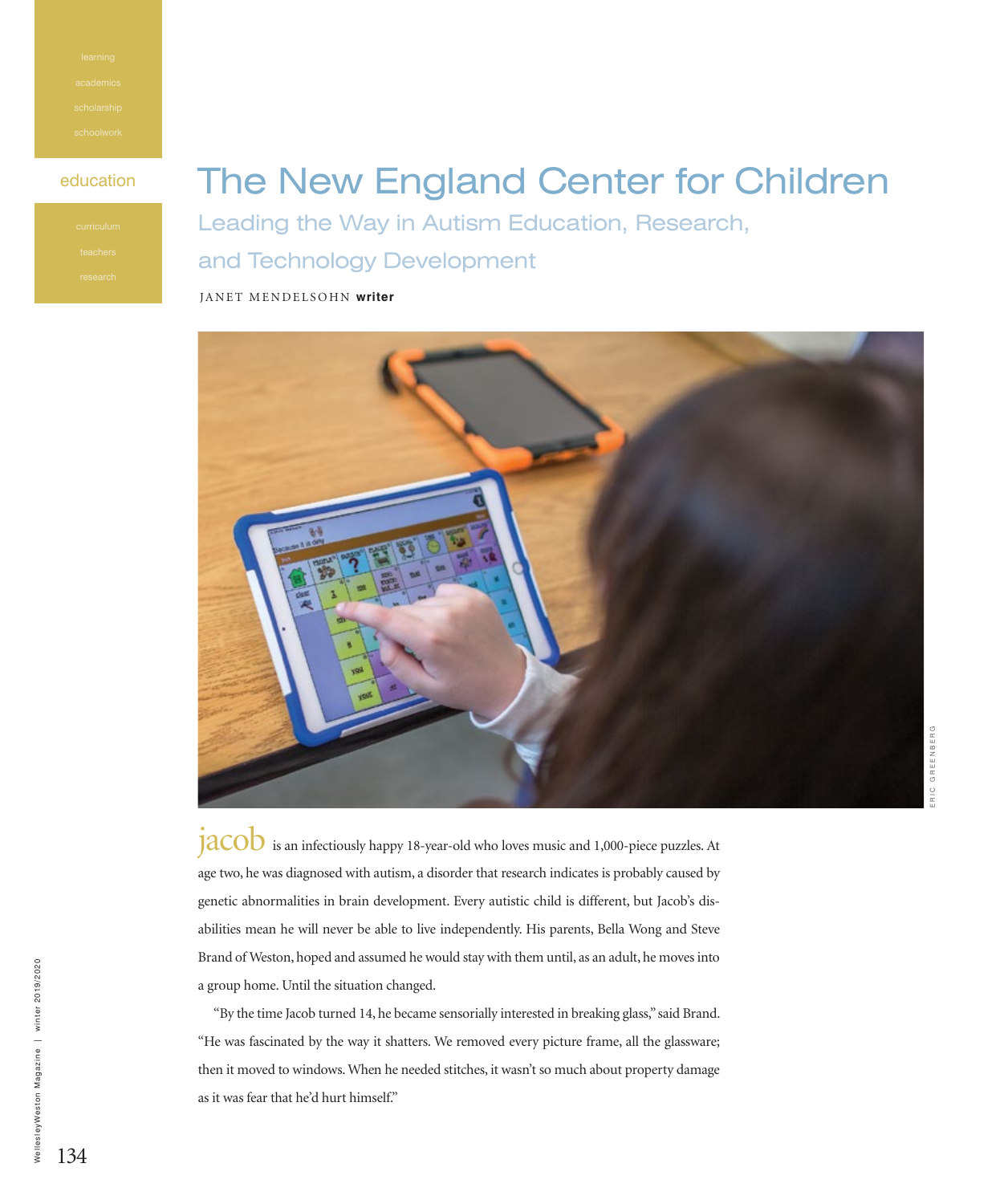

Since fifth grade, Jacob had been a day student at a school for children with Autism Spectrum Disorders (ASD). He sometimes worked with a therapist at home, as well. But when he began shattering glass at night and on weekends, it was more than his parents could handle. On the advice of his medical team, Jacob's parents searched for a residential program that could give him the education, services, and attention he needs around-the-clock.

"It was devastating. We couldn't keep him safe," said his mother. "We were tremendously disappointed but there really wasn't any other choice."

At The New England Center for Children (NECC) in Southborough, Jacob has now been a residential student for four years. He lives in one of 16 supervised

group homes in neighboring communities. NECC applies the principles of Applied Behavior Analysis (ABA). Teachers and staff identified his repetitive disruptive behaviors, figured out what was behind them, established protocols to change his reaction to triggers, and helped him master more appropriate conduct.



Before NECC, he frequently grabbed his brother's food and threw it away to get his attention. Now he is learning teamwork and socialization in different settings. Learning to read is going smoother. He enjoys activities with his roommates; previously he only had his twin brother, who is a college freshman this year, said his parents.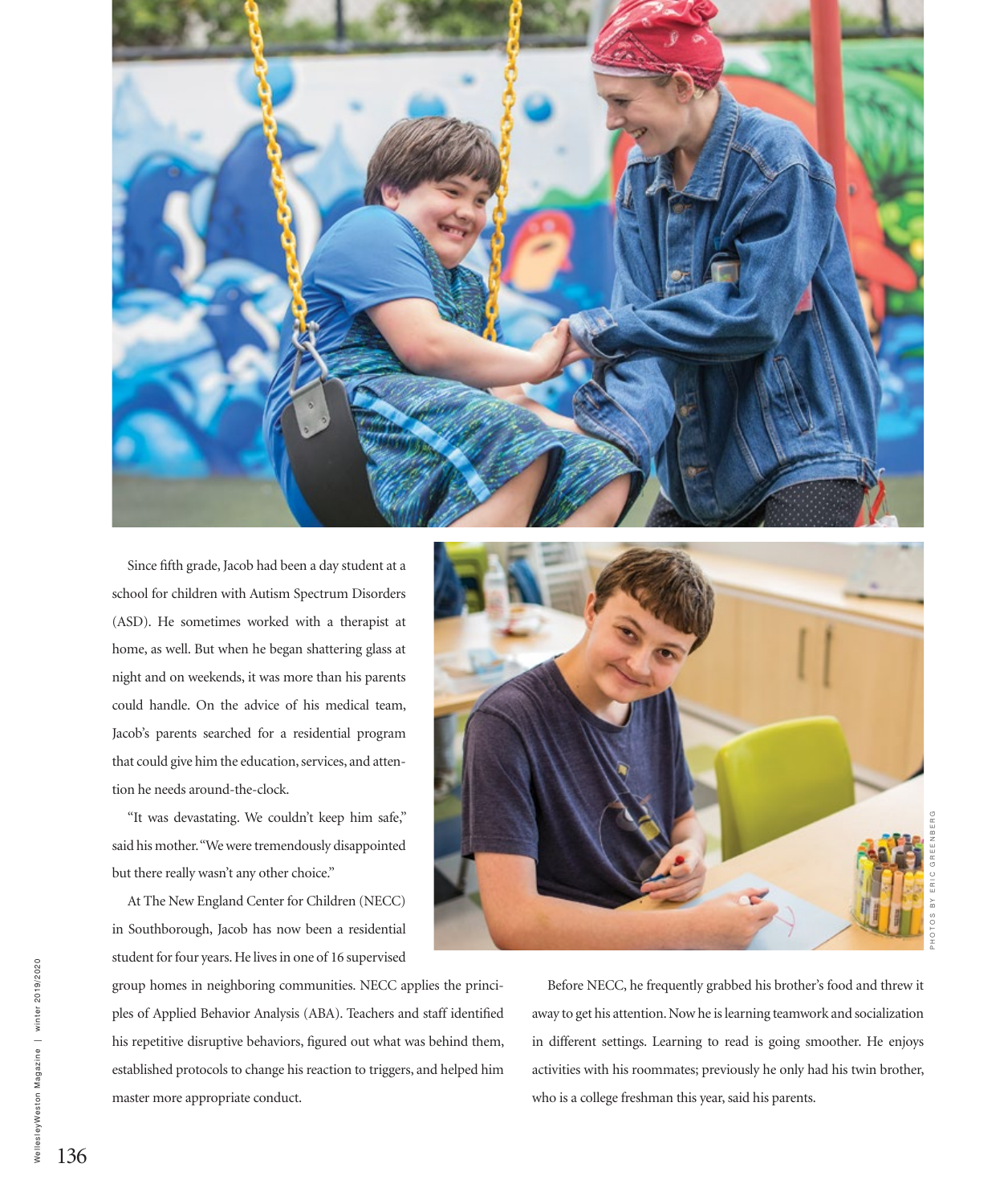"Jacob needs those protocols reinforced 24/7 and we weren't able to do that," said Wong. "We didn't realize how exhausted we were until he became a resident student."

NECC is internationally known as a leader in autism education, research, and technology development. Since 1975, when it was founded by President and CEO Vincent Strully, Jr., its teachers, clinicians, and researchers have played pivotal roles in the lives of more than 13,000 children, ages 18 months to 22 years, and their families worldwide. Services provided include home-based therapy, day and residential programs, more than 60 public school partnerships and 35 collaborative classrooms in the U.S., consulting services in 15 countries, and support services for family members.

A new venture for NECC came about at the direction of the Crown Prince of Abu Dhabi with the opening of what is now known as the Mohammed bin Rashid Center for Special Education in 2007. What started with a referral from Boston Children's Hospital for a private program for a child from the United Arab Emirates (UAE), is now the first of its kind in the Persian Gulf region. MRC-NECC currently serves more than 200 children, with plans to triple that number over the next decade.

In New Delhi, working with the Autism Center for Excellence, NECC created the first center in India for treating children with ASD.

Cathy Welch, executive director for NECC in Southborough, compares NECC to a teaching hospital. "We are unique because of the research conducted on-site with our students and because of our graduate degree programs in partnership with Simmons and Western New England universities."

More than 1,500 professionals have received master's degrees in special education or behavior analysis at NECC since 1992. Hundreds of other educators have completed online ABA or Registered Behavioral Technician training through the institute's ABAplus® curriculum.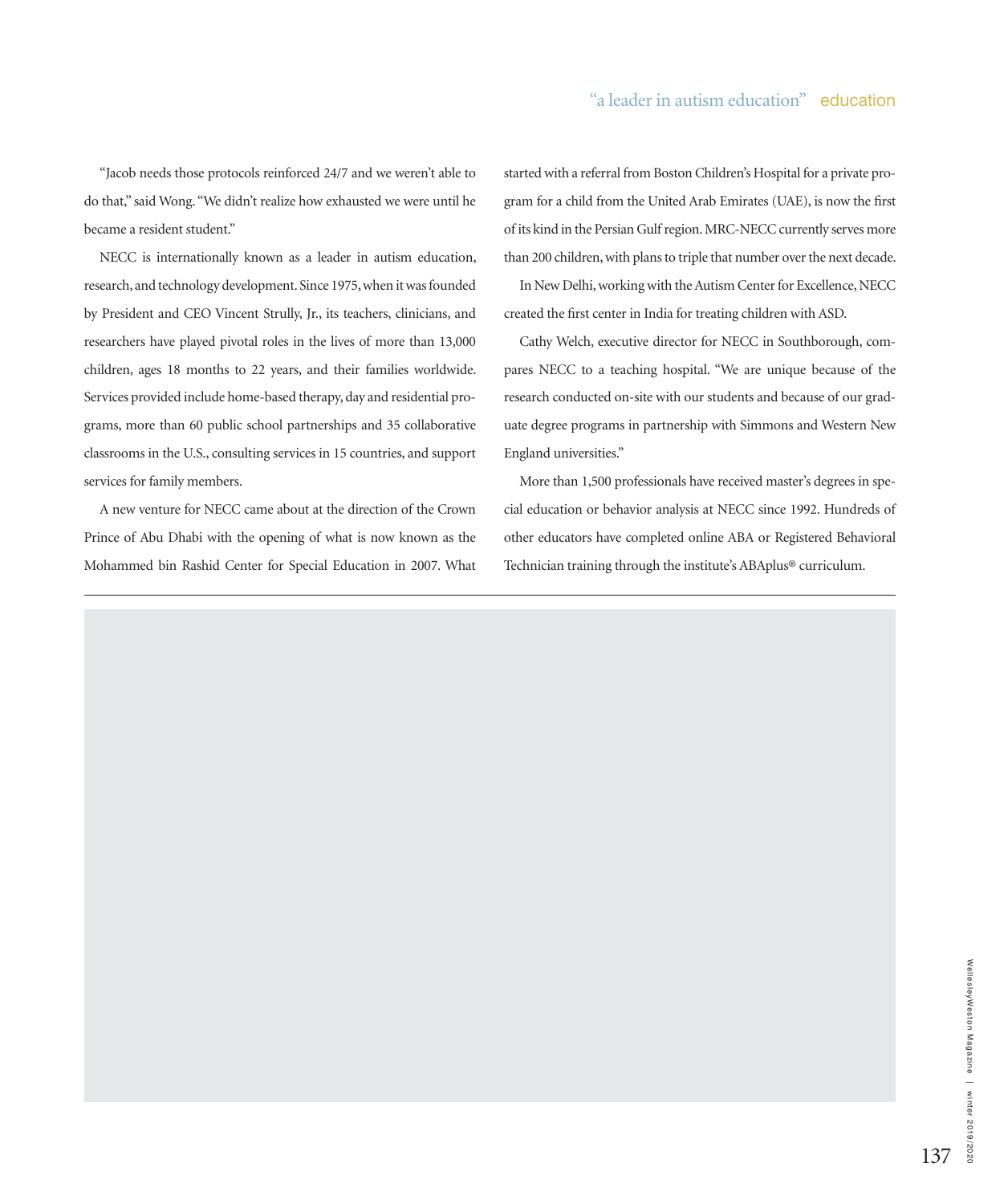## education "he's proud to show us his progress"

Its ACE® ABA Software System is a cloud-based assessment and teaching tool used on both campuses and in hundreds of schools in 28 states and 13 countries including Argentina, Canada, Iceland, and Ghana, currently serving 6,400 students. Based on the principles of



ABA, ACE (Autism Curriculum Encyclopedia) software gives educators tools they can easily access over the Internet to assess a child's skills, create lesson plans, find teaching materials, and create up-to-the-minute student performance reports.

The Centers for Disease Control and Prevention (CDC) estimates that one in 59 children has been diagnosed with Autism Spectrum Disorder. It occurs in all racial, ethnic, and socioeconomic groups and is four times more common among boys than girls.

Jacob's parents, Wong and Brand, said NECC is a holistic place. They are grateful for parent support groups and guidance, especially given their son will age out of state-funded services at 22.

Wellesley resident Elizabeth May has two children diagnosed with autism. Her son, Charlie, 15, is a resident student. Charlie was diagnosed at age three.

"In public school, he was the weird kid, the outcast," said May. "He spent a year at the Collaborative Learning Center, which offered more support but, when he was 12, we found NECC and things fell into place. Charlie went from being marginalized to normalized. He was elected class president. Field trips are all designed for kids like Charlie, instead of him needing an aide."

"Kids on the spectrum are trying to fit in just like the rest of us," said May. "They struggle to understand social norms. What works for one child on the spectrum doesn't necessarily work for another. Charlie needs one-to-one care. He comes home on weekends. It's still challenging but he was able to come off six medications and is doing much better without them. We're able to do more as a family, even go out to dinner or movies. He has good friendships at NECC, a new experience for him. He couldn't learn to read when other kids did because of his emotional outbursts. Now he's proud to show us his progress."

NECC moved to its Southborough location on Route 9 in the 1980s. Facilities built in the past 20 years include the Michael F. Downey Center for Childhood Development, providing day care for staff members' children; the John and Diane Kim Autism Institute, which houses administration and research; and the Dillon Arledge Student Center, with

ERIC GREENBERG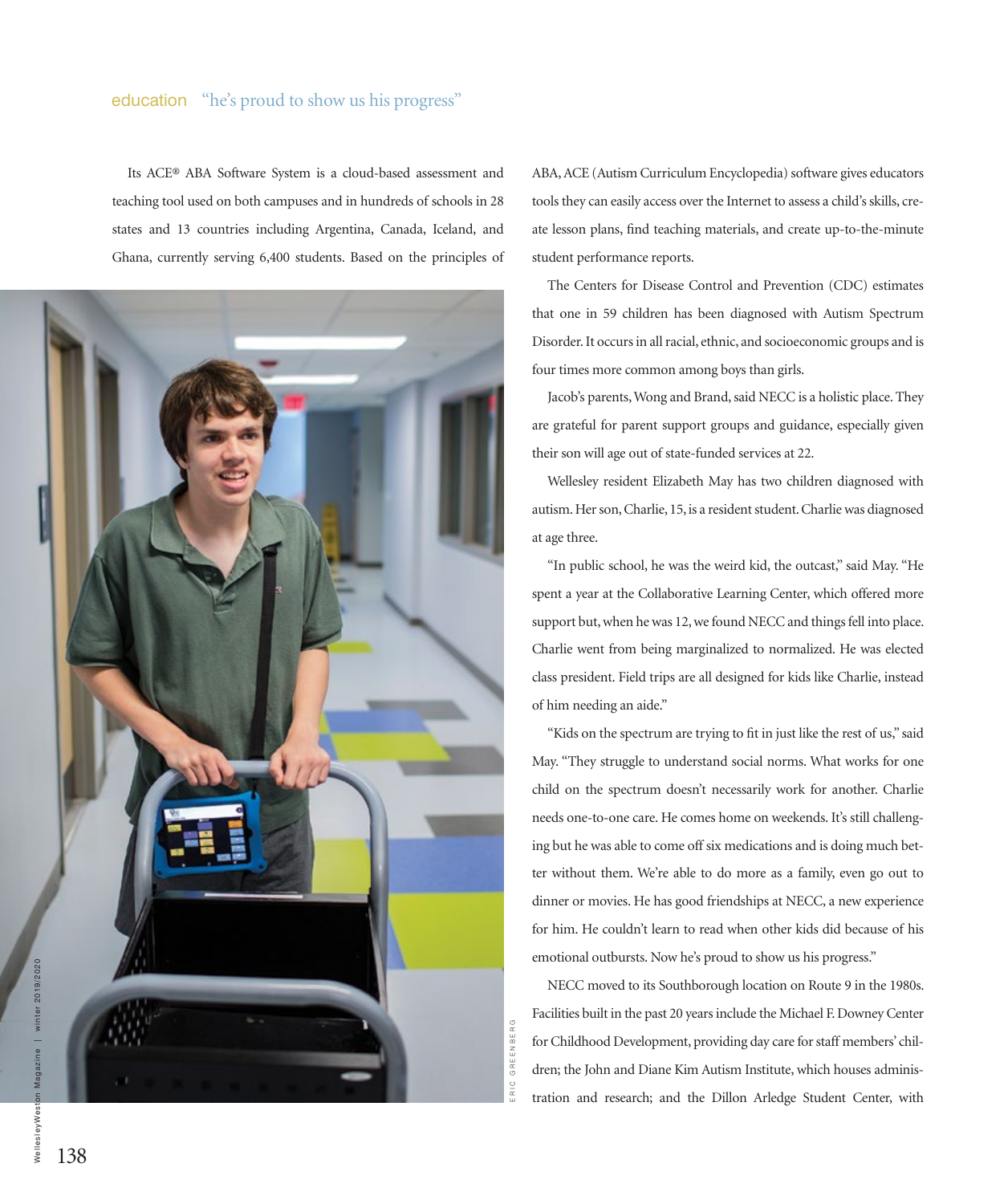

# education "a positive experience"

students may serve others, one of many skills taught in a vocational training program that includes such job placements as Sun Life in Wellesley, Walgreens, TJ Maxx, farms, and animal shelters.

Music and art classrooms, a gym, and several playgrounds are spacious and wellorganized, with all materials stored inside cabinets. Health Services includes sensitivity training to help students overcome

classrooms dedicated to music, art, career development, a library, and leisure. The Michael S. Dukakis Aquatic Center, opened in 2008, is named for the former Massachusetts governor who serves on the NECC Board. In the school building, during mealtime in the sunny cafeteria, some students are taught to feed themselves while behind the counter. Older their fear of dentists or doctors. Everywhere you go, people greet students and co-workers by name. No piles of backpacks or equipment clutter the wide hallways or classrooms where they could become projectiles or cause someone to fall. E several playgrounds are spacious and wen-<br>organized, with all materials stored inside<br>cabinets. Health Services includes sensi-<br>tivity training to help students overcome<br>eir fear of dentists or doctors. Everywhere you g